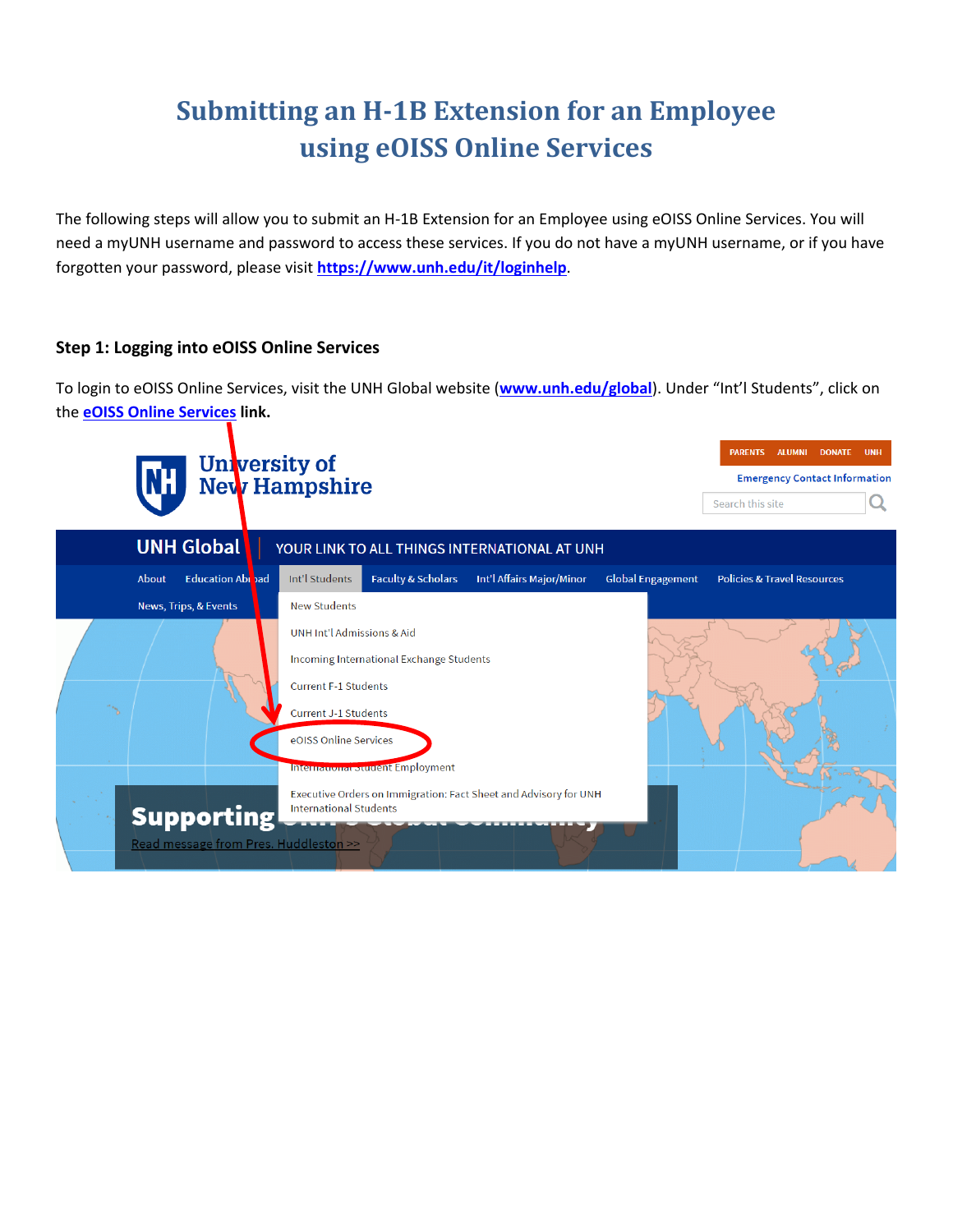Next, click the **Department Access** link.

# eOISS Online Services

Do you have a my WH account?

| <b>YES - I HAVE A MYUNH ACCOUNT</b>       |
|-------------------------------------------|
| <b>NO - I AM A NEWLY ADMITTED STUDENT</b> |
| NO - I AM ANEW SCHOLAR OR EMPLOYEE        |
| <b>Department Access</b>                  |

Enter your **myUNH username** and password into the eOISS Services Authentication Page and click **Submit**.



**\*\*\*If you are unable to login, click here or visit https://www.unh.edu/it/loginhelp.**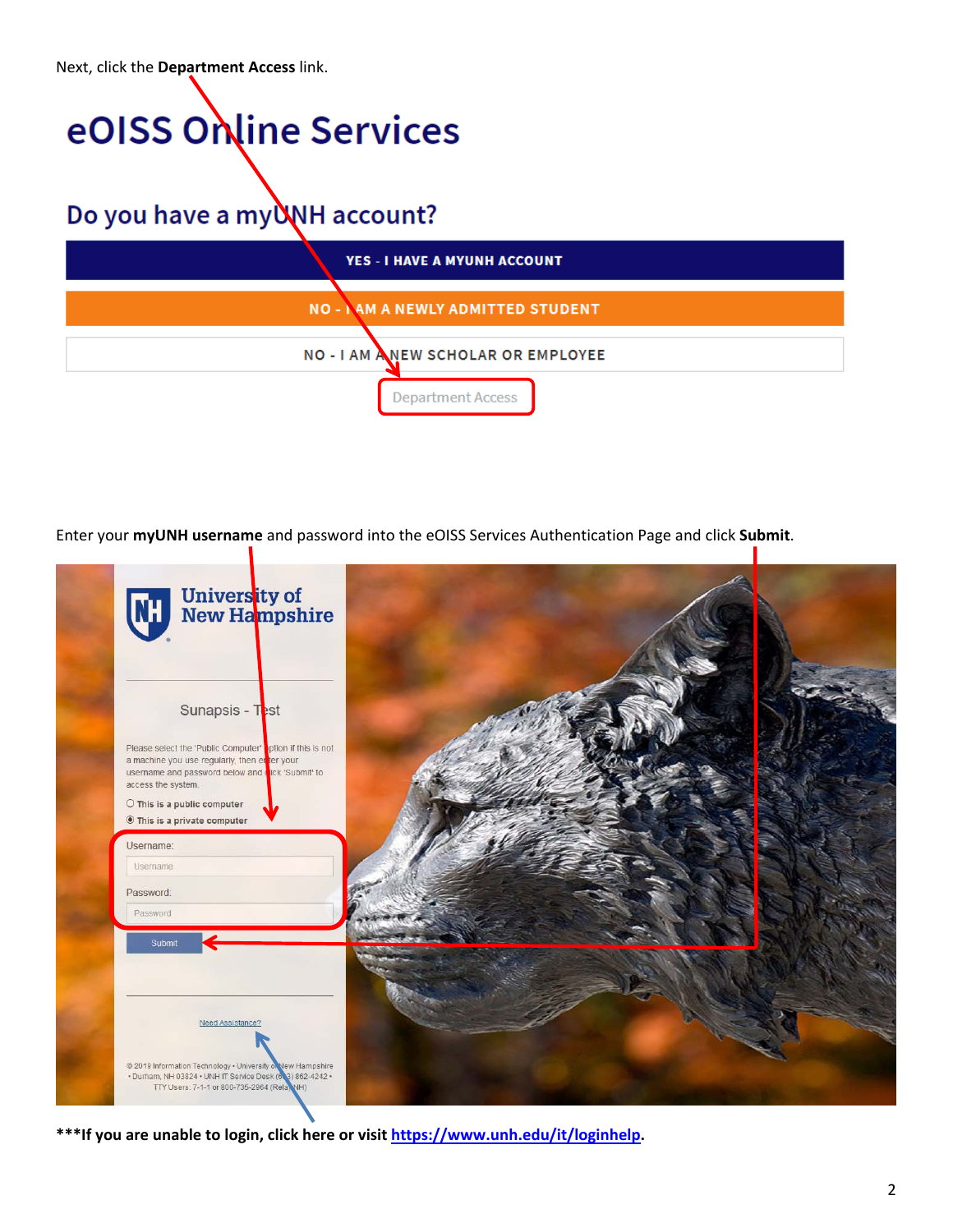## **Step 2: Starting the Application**

To start an application, click on **Departmental Services** in the menu bar. Then click on **H‐1B Extension for an Employee**.

| <b>Launch Application</b><br><b>Departmental Services</b> |              | Departmental Services                                     |                          |                                                      |   |                                                         |
|-----------------------------------------------------------|--------------|-----------------------------------------------------------|--------------------------|------------------------------------------------------|---|---------------------------------------------------------|
| <b>International Office</b>                               | <b>Lists</b> |                                                           |                          |                                                      |   |                                                         |
| <b>Server Administration</b>                              |              |                                                           |                          |                                                      |   |                                                         |
| <b>Tech Support</b>                                       | ⊫            | <b>My Current Cases</b>                                   | Ħ                        | <b>My Closed Cases</b>                               | Ħ | My Department's<br><b>Current Cases</b>                 |
|                                                           | E            | <b>My Department's</b><br><b>Employees &amp; Scholars</b> |                          |                                                      |   |                                                         |
|                                                           | <b>Tasks</b> |                                                           |                          |                                                      |   |                                                         |
|                                                           |              |                                                           |                          |                                                      |   |                                                         |
|                                                           | $+2$         | <b>Add New Person</b>                                     | $\bullet$                | <b>Update Your</b><br><b>Information</b>             | ☑ | <b>H-1B Extension for an</b><br><b>Employee</b>         |
|                                                           | ☑            | J-1 Extension for an<br><b>Exchange Visitor</b>           | $\boldsymbol{\boxtimes}$ | <b>H-1B Application for a</b><br><b>New Employee</b> | ☑ | <b>Application for a New</b><br><b>Exchange Visitor</b> |

Fill out the **form**, then click **Find Record** to start a new application.

| <b>Launch Application</b><br><b>Departmental Services</b> | <b>Lookup/International Record</b>                                                                                                                                                            |
|-----------------------------------------------------------|-----------------------------------------------------------------------------------------------------------------------------------------------------------------------------------------------|
| <b>International Office</b>                               | Find a profile record based upon the given University ID and Date of Birth. Please note you must have either an official University ID or a<br>Temporary ID that is currently in this system. |
| <b>Server Administration</b>                              |                                                                                                                                                                                               |
| <b>Tech Support</b>                                       | (*) Information Fequired                                                                                                                                                                      |
|                                                           | University ID*                                                                                                                                                                                |
|                                                           |                                                                                                                                                                                               |
|                                                           | Date of Birth*                                                                                                                                                                                |
|                                                           | 曲<br>MM/DD YYYY                                                                                                                                                                               |
|                                                           | <b>Find Record</b>                                                                                                                                                                            |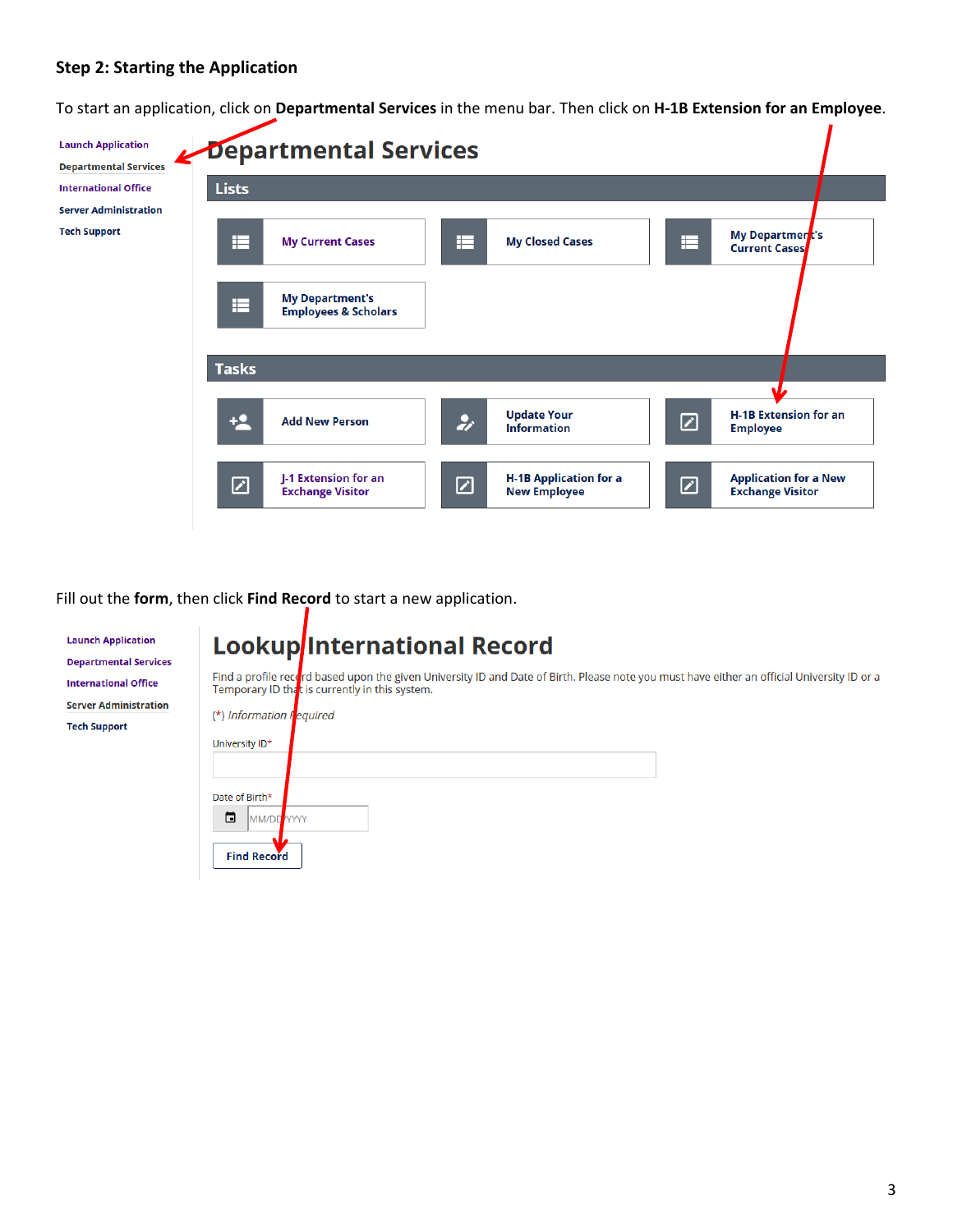## **Step 3: Filling Out the Application**

To fill out the application, simply click the section you wish to fill out, and enter the information on the **form**.

| <b>Launch Application</b><br><b>Departmental Services</b><br><b>International Office</b> | <b>Contact Information</b><br>MAIN PAGE   TEMP569626   TONY STARK |
|------------------------------------------------------------------------------------------|-------------------------------------------------------------------|
| <b>Server Administration</b>                                                             | (*) Information Required                                          |
| <b>Tech Support</b>                                                                      | H-1B Employee's Living Address:                                   |
|                                                                                          | CLIENT RECORD: TONY STARK   TEMP569626                            |
|                                                                                          | Street 1*                                                         |
|                                                                                          |                                                                   |
|                                                                                          | Street 2                                                          |
|                                                                                          |                                                                   |
|                                                                                          | City*                                                             |
|                                                                                          |                                                                   |
|                                                                                          | State*                                                            |
|                                                                                          | ▼                                                                 |
|                                                                                          | Zip Code*                                                         |
|                                                                                          |                                                                   |
|                                                                                          | H-1B Employee's Phone Number*                                     |
|                                                                                          |                                                                   |

You can save your progress at any time using the **Save Draft** button.

**Please Note: Uploaded supporting documents will be corrupted during the save process and will need to be uploaded again before submission. Please wait to upload supporting documents until you are ready to submit the section.**

When you have completed a section click **Submit**.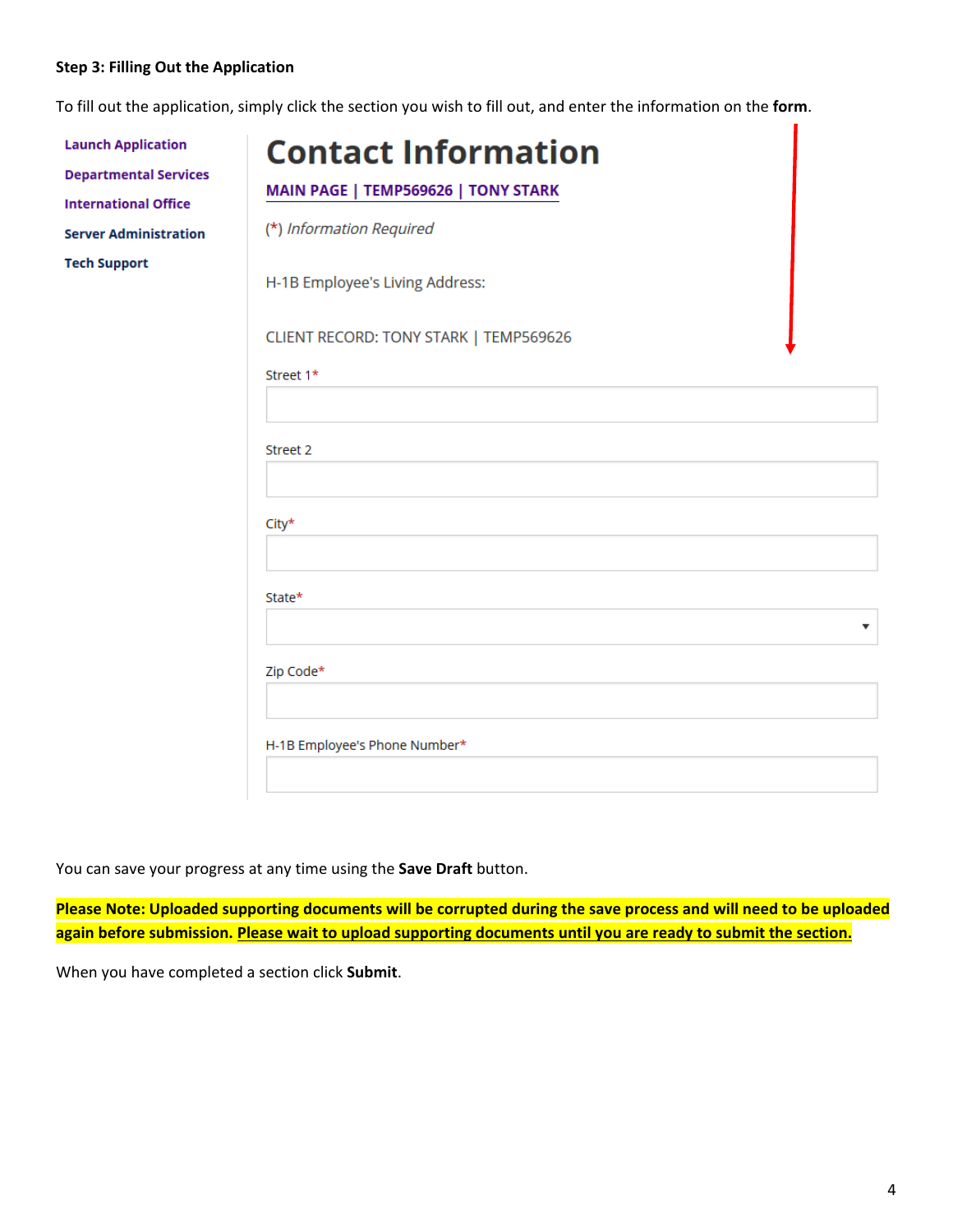### **Step 4: Second Approval and Departmental/Unit Certification**

If a section requires second approval (ex. H‐1B Compliance Certification), fields will be provided to enter the approver's **contact information**.

**Launch Application Departmental Services International Office Server Administration Tech Support** 

## **H-1B Compliance Certification (Dean/Director)**

MAIN PAGE | TEMP569626 | TONY STARK

(\*) Information Required

### **FORM GUIDANCE**

Institutions wishing to sponsor H-1B employees assume numerous legal responsibilities. By submitting this form, you are agreeing to provide the Office of International Students and Scholars with information required for UNH to comply with federal law.

There are three H-1B Compliance Certifications: one for the department/unit sponsor, one for the department chair/unit head, and one for the dean/director.

### **DEAN/DIRECTOR CONTACT INFORMATION** An automatic email will be sent to the person below with instructions for completing the certification.

CLIENT RECORD: TONY STARK | TEMP569626

| Name:*         |  |
|----------------|--|
|                |  |
| Email*         |  |
|                |  |
|                |  |
|                |  |
| Re-type Email* |  |
|                |  |
|                |  |
| Phone Number*  |  |
|                |  |
|                |  |
|                |  |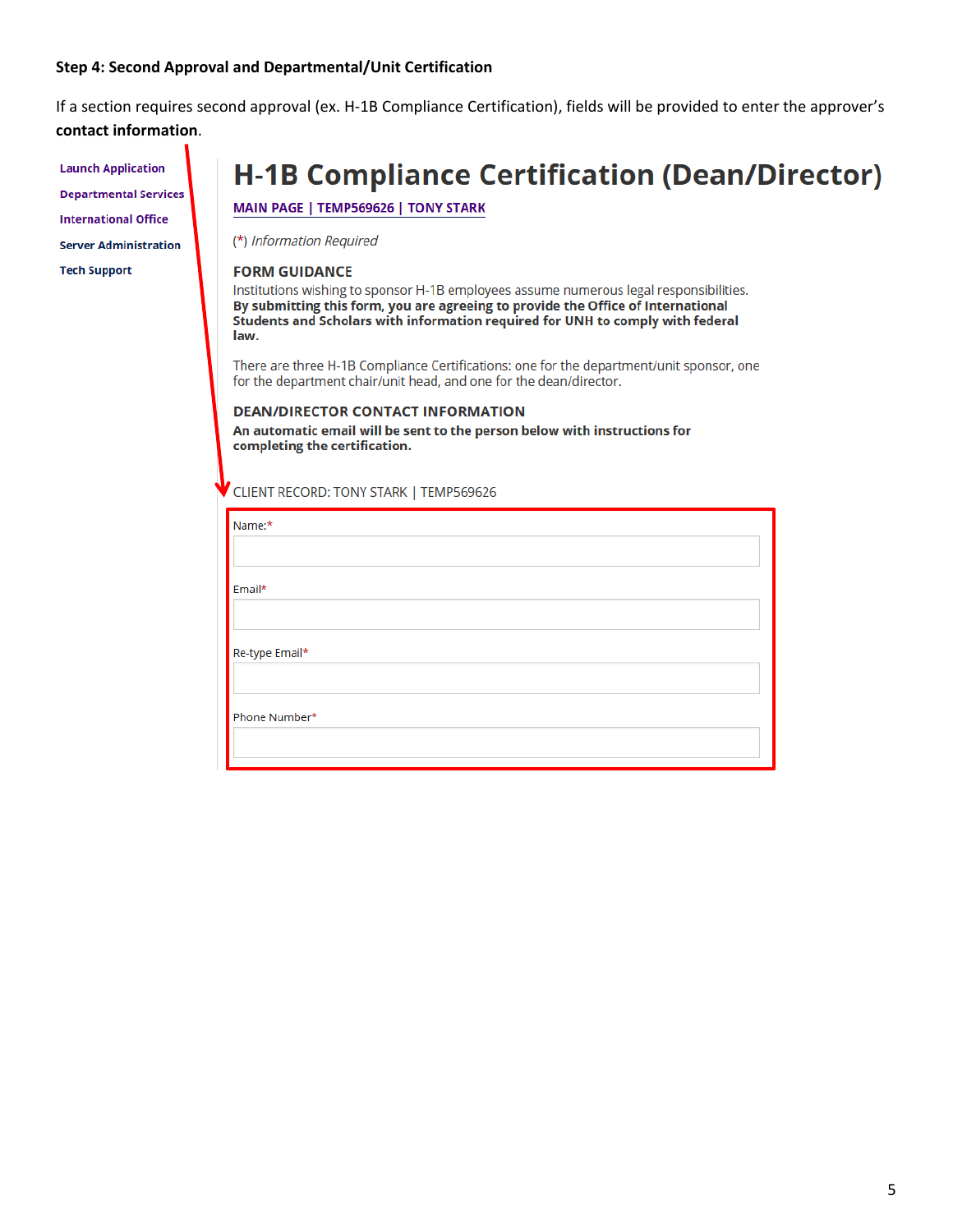When the section has been submitted, the approver will receive an email with a **link** and **login**.

## H-1B Compliance Certification (Dean/Director)

Dear Dean/Director Goser Goserian:

You are receiving this notification from the Office of International Students and Scholars (OISS) because the department/unit contact has initiated an H‐1B Extension for an Employee. We need your approval in order to proceed.

Please follow the link below:

| H-1B Compliance Certification (Dean/Director)                                                                               |
|-----------------------------------------------------------------------------------------------------------------------------|
| Client Name: Peter Vankman<br>Client ID Number: ******5217<br>Your Login ID: nada.none@unh.edu<br>Your Password: 6693E3D-5E |

The login information should automatically fill in, and the approver can simply hit **Login** to proceed to the form.

## Login to Review / Comment on an Efform Request

Please comment / review on the request you received via an email from our system. Use the credentials given to you in the email message to log into this system. This request was generated when an interpational student or scholar made an online request of the international office that needs a secondary verification.

| (*) Information Required                                                                                                                                                                                                                              |  |
|-------------------------------------------------------------------------------------------------------------------------------------------------------------------------------------------------------------------------------------------------------|--|
| Client ID Number                                                                                                                                                                                                                                      |  |
| (Student - Employee University ID)                                                                                                                                                                                                                    |  |
| ******5217                                                                                                                                                                                                                                            |  |
| Your Login ID*                                                                                                                                                                                                                                        |  |
| nada.none@unh.edu                                                                                                                                                                                                                                     |  |
| Your Password *                                                                                                                                                                                                                                       |  |
| .                                                                                                                                                                                                                                                     |  |
| --- You CANNOT access the system with your university network ID and password. The<br>login ID and passy ord to use was included in the email that you received. You must use<br>the information from that email to log into the system. ---<br>Login |  |

**\*\*\*You will receive an email when the approver has completed the form.**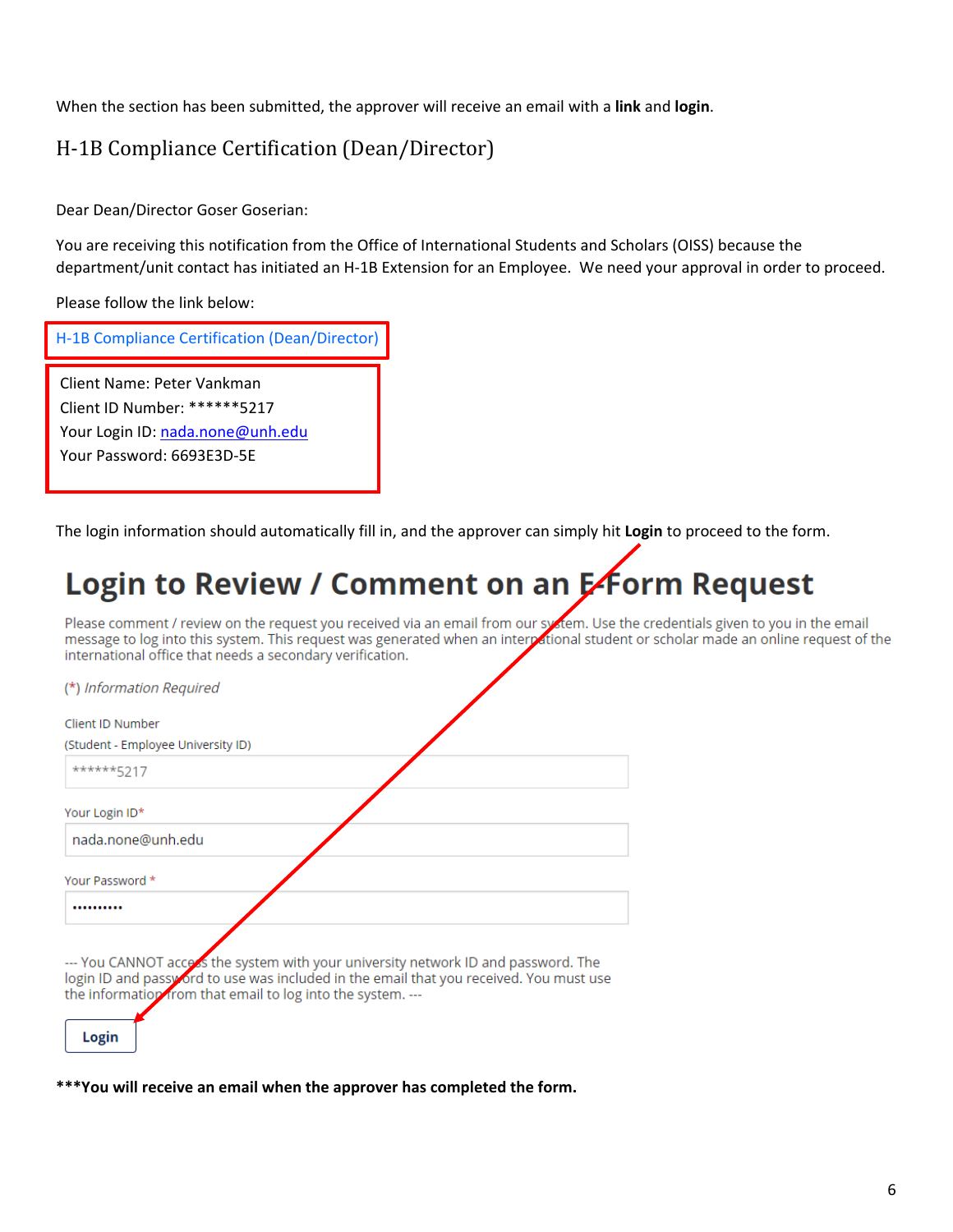When your application is ready for Departmental/Unit Certification, please fill out the **forms** provided.

## **H-1B Extension for an Employee**

### **View/Save/Print E-Form Group**

This form is to be completed by the UNH Department/Unit requesting an extension of stay for a current H-1B employee. All information must be received at least 120 days prior to the end date of the Employee's current H-1B sufficient time for processing by OISS, U.S. Department of Labor and U.S. Citizenship and Inmigration Services.

|              | <b>E-Forms</b>                                                                |  |  |
|--------------|-------------------------------------------------------------------------------|--|--|
|              | <b>REQUIRED</b><br><b>Contact Information</b>                                 |  |  |
| П            | <b>REQUIRED</b><br><b>Position Information</b>                                |  |  |
| $\mathbf{L}$ | <b>REQUIRED</b><br><b>Dept of Labor Actual Wage Requirement</b>               |  |  |
| П            | <b>REQUIRED</b><br><b>Export Control Attestation</b>                          |  |  |
| $\Box$       | <b>REQUIRED</b><br>H-1B Compliance Certification (Department/Unit Sponsor)    |  |  |
| $\Box$       | <b>REQUIRED</b><br>H-1B Compliance Certification (Department Chair/Unit Head) |  |  |
| П            | <b>REQUIRED</b><br><b>H-1B Compliance Certification (Dean/Director)</b>       |  |  |
| a            | <b>NOT YET AVAILABLE</b><br><b>Submit H-1B Extension</b>                      |  |  |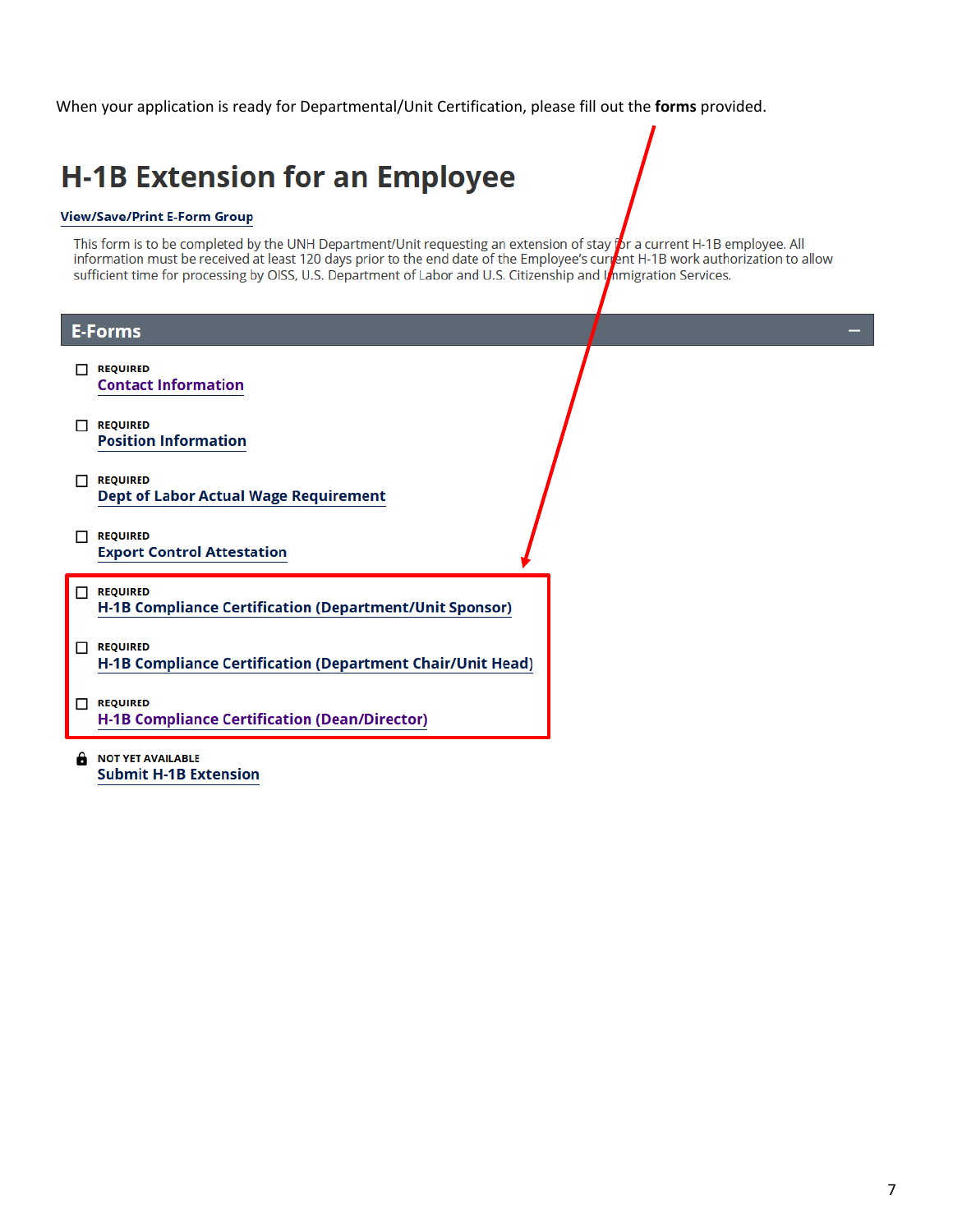Once you have entered the **information** needed on the form, click **Submit**.

| <b>Launch Application</b><br><b>Departmental Services</b><br><b>International Office</b> | <b>H-1B Compliance Certification (Dean/Director)</b><br>MAIN PAGE   TEMP569626   TONY STARK                                                                                                                                                                                                  |
|------------------------------------------------------------------------------------------|----------------------------------------------------------------------------------------------------------------------------------------------------------------------------------------------------------------------------------------------------------------------------------------------|
| <b>Server Administration</b>                                                             | (*) Information Required                                                                                                                                                                                                                                                                     |
| <b>Tech Support</b>                                                                      | <b>FORM GUIDANCE</b><br>Institutions wishing to sponsor H-1B employees assume numerous legal responsibilities.<br>By submitting this form, you are agreeing to provide the Office of International<br>Students and Scholars with information required for UNH to comply with federal<br>law. |
|                                                                                          | There are three H-1B Compliance Certifications: one for the department/unit sponsor, one<br>for the department chair/unit head, and one for the dean/director.                                                                                                                               |
|                                                                                          | <b>DEAN/DIRECTOR CONTACT INFORMATION</b><br>An automatic email will be sent to the person below with instructions for<br>completing the certification.<br>CLIENT RECOOD: TONY STARK   TEMP569626                                                                                             |
|                                                                                          | Name:*                                                                                                                                                                                                                                                                                       |
|                                                                                          | Email*                                                                                                                                                                                                                                                                                       |
|                                                                                          | Re-type Email*                                                                                                                                                                                                                                                                               |
|                                                                                          | Phone Number*                                                                                                                                                                                                                                                                                |
|                                                                                          |                                                                                                                                                                                                                                                                                              |

An email will be sent to the approver with a link and login (see above) to certify the application.

**\*\*\*The 3 Certification sections can be done in any order. You will receive an email when an approver certifies the application.**